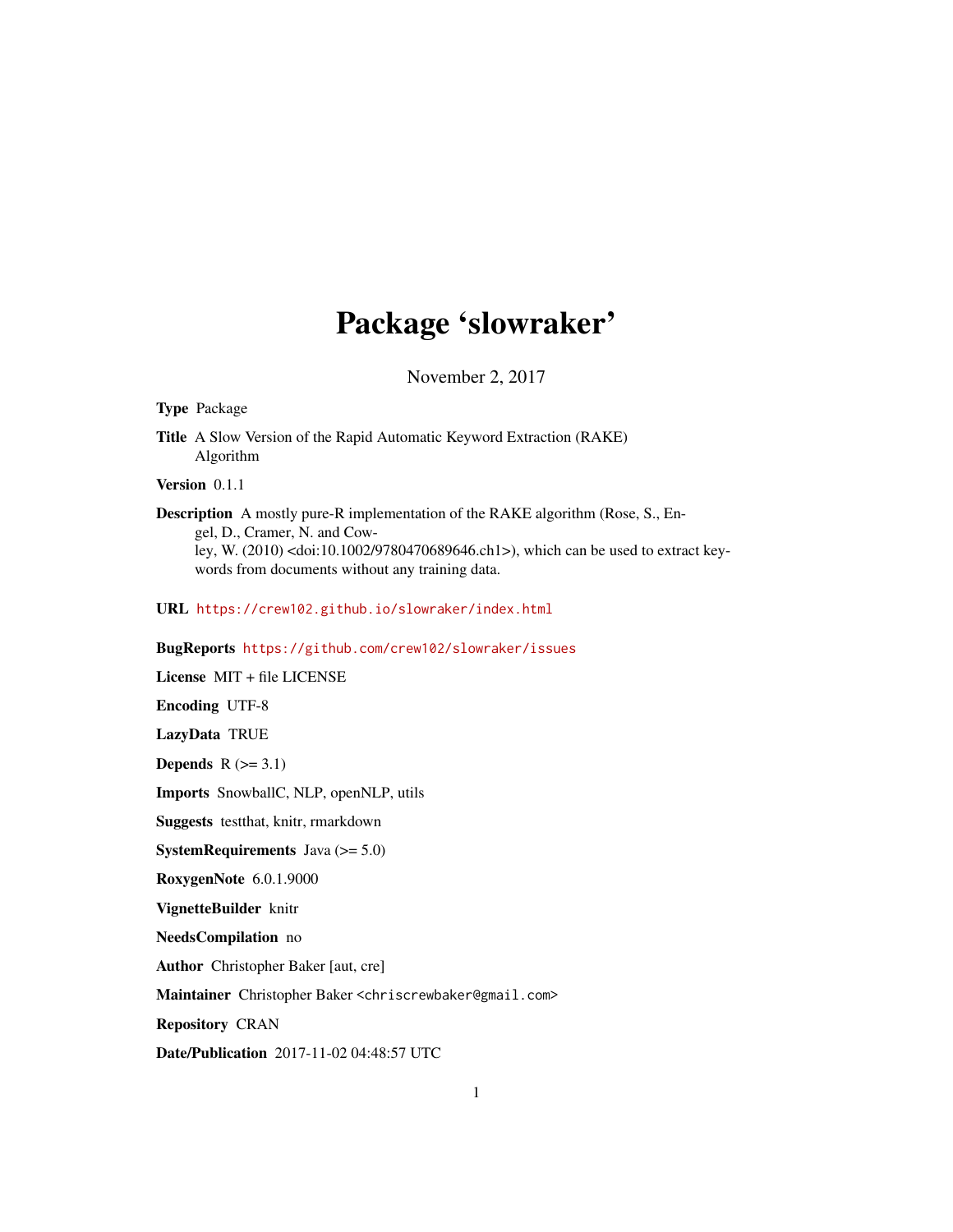### <span id="page-1-0"></span>R topics documented:

| Index |  |  |  |  |  |  |  |  |  |  |  |  |  |  |  |  |  |  |  |  |
|-------|--|--|--|--|--|--|--|--|--|--|--|--|--|--|--|--|--|--|--|--|

dog\_pubs *Dog publications*

#### Description

A data frame containing PLOS publication data for publications related to dogs. The purpose of this data frame is to provide an example of some text to extract keywords from.

#### Usage

dog\_pubs

#### Format

A data frame with 30 rows and 3 variables:

doi The publication's DOI title The publication's title abstract The publication's abstract

<span id="page-1-1"></span>pos\_tags *Part-of-speech (POS) tags*

#### Description

A data frame containing all possible parts-of-speech, as per the [openNLP](https://CRAN.R-project.org/package=openNLP) package. This list was taken from [Part-Of-Speech Tagging with R.](http://martinschweinberger.de/docs/articles/PosTagR.pdf) pos\_tags contains the following two columns:

tag The abbreviation for the part-of-speech (i.e., its tag) description A short description of the part-of-speech

#### Usage

pos\_tags

#### Format

An object of class data. frame with 36 rows and 2 columns.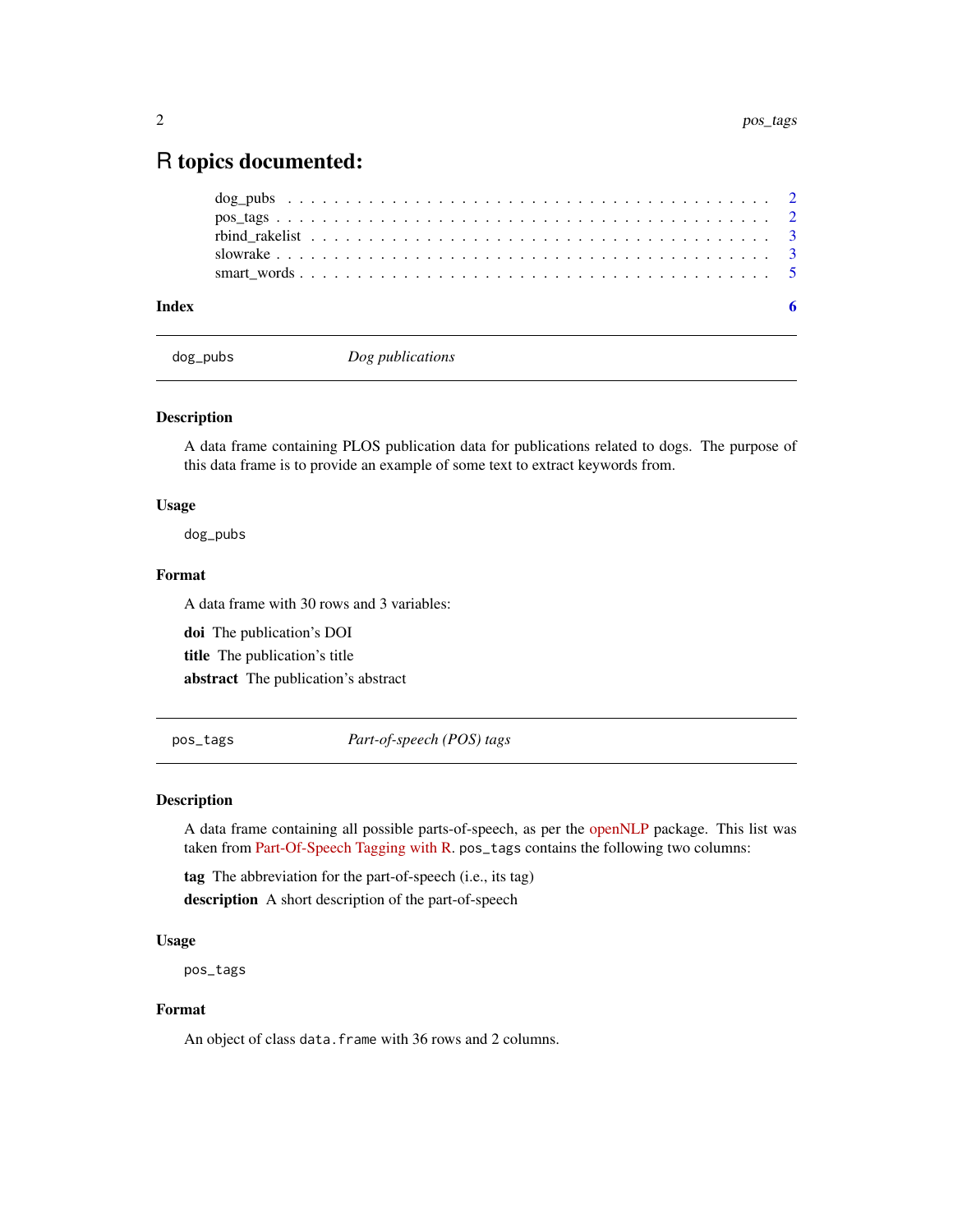<span id="page-2-0"></span>rbind\_rakelist *rbind a rakelist*

#### Description

rbind a rakelist

#### Usage

rbind\_rakelist(rakelist, doc\_id = NULL)

#### Arguments

| rakelist | An object of class rakelist, which you create by calling slow rake.              |
|----------|----------------------------------------------------------------------------------|
| doc id   | An optional vector of document IDs, which should be the same length as rakelist. |
|          | These IDs will be added to the resulting data frame.                             |

#### Value

A single data frame which contains all documents' keywords. The doc\_id column tells you which document a keyword was found in.

#### Examples

```
rakelist <- slowrake(txt = dog_pubs$abstract[1:2])
```

```
# Without specifying doc_id:
head(rbind_rakelist(rakelist = rakelist))
```

```
# With specifying doc_id:
head(rbind_rakelist(rakelist = rakelist, doc_id = dog_pubs$doi[1:2]))
```
<span id="page-2-1"></span>slowrake *Slow RAKE*

#### Description

A relatively slow version of the Rapid Automatic Keyword Extraction (RAKE) algorithm. See [Automatic keyword extraction from individual documents](http://media.wiley.com/product_data/excerpt/22/04707498/0470749822.pdf) for details on how RAKE works or read the "Getting started" vignette ( vignette("getting-started")).

#### Usage

```
slowrake(txt, stop_words = smart_words, stop_pos = c("VB", "VBD", "VBG",
  "VBN", "VBP", "VBZ"), word_min_char = 3, stem = TRUE)
```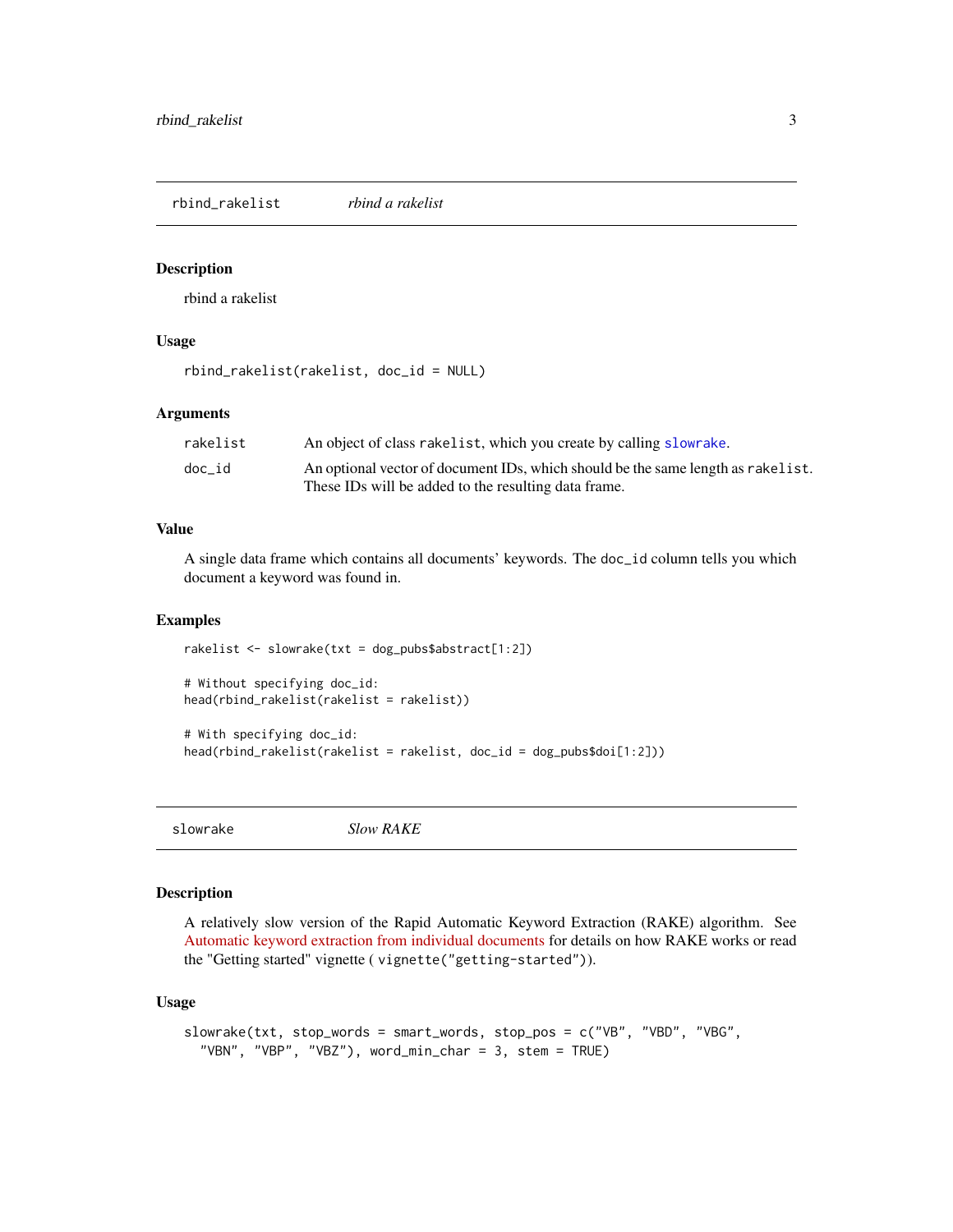#### <span id="page-3-0"></span>Arguments

| txt           | A character vector, where each element of the vector contains the text for one<br>document.                                                                                                                                                                                                                                                                                                                                                                                                                |
|---------------|------------------------------------------------------------------------------------------------------------------------------------------------------------------------------------------------------------------------------------------------------------------------------------------------------------------------------------------------------------------------------------------------------------------------------------------------------------------------------------------------------------|
| stop_words    | A vector of stop words which will be removed from your documents. The<br>default value (smart_words) contains the 'SMART' stop words (equivalent to<br>tm::stopwords('SMART')). Set stop_words = NULL if you don't want to re-<br>move stop words.                                                                                                                                                                                                                                                         |
| stop_pos      | All words that have a part-of-speech (POS) that appears in stop_pos will be<br>considered a stop word. stop_pos should be a vector of POS tags. All pos-<br>sible POS tags along with their definitions are in the pos_tags data frame<br>(View(slowraker::pos_tags)). The default value is to remove all words that<br>have a verb-based POS (i.e., stop_pos = c("VB", "VBD", "VBG", "VBN", "VBP", "VBZ")).<br>Set stop_pos = NULL if you don't want a word's POS to matter during keyword<br>extraction. |
| word_min_char | The minimum number of characters that a word must have to remain in the<br>corpus. Words with fewer than word_min_char characters will be removed<br>before the RAKE algorithm is applied. Note that removing words based on<br>word_min_char happens before stemming, so you should consider the full length<br>of the word and not the length of its stem when choosing word_min_char.                                                                                                                   |
| stem          | Do you want to stem the words before running RAKE?                                                                                                                                                                                                                                                                                                                                                                                                                                                         |

#### Value

An object of class rakelist, which is just a list of data frames (one data frame for each element of txt). Each data frame will have the following columns:

keyword A keyword that was identified by RAKE.

- freq The number of times the keyword appears in the document.
- score The keyword's score, as per the RAKE algorithm. Keywords with higher scores are considered to be higher quality than those with lower scores.
- stem If you specified stem = TRUE, you will get the stemmed versions of the keywords in this column. When you choose stemming, the keyword's score (score) will be based off its stem, but the reported number of times that the keyword appears (freq) will still be based off of the raw, unstemmed version of the keyword.

#### Examples

```
slowrake(txt = "some text that has great keywords")
```
slowrake(txt = dog\_pubs\$title[1:2], stem = FALSE)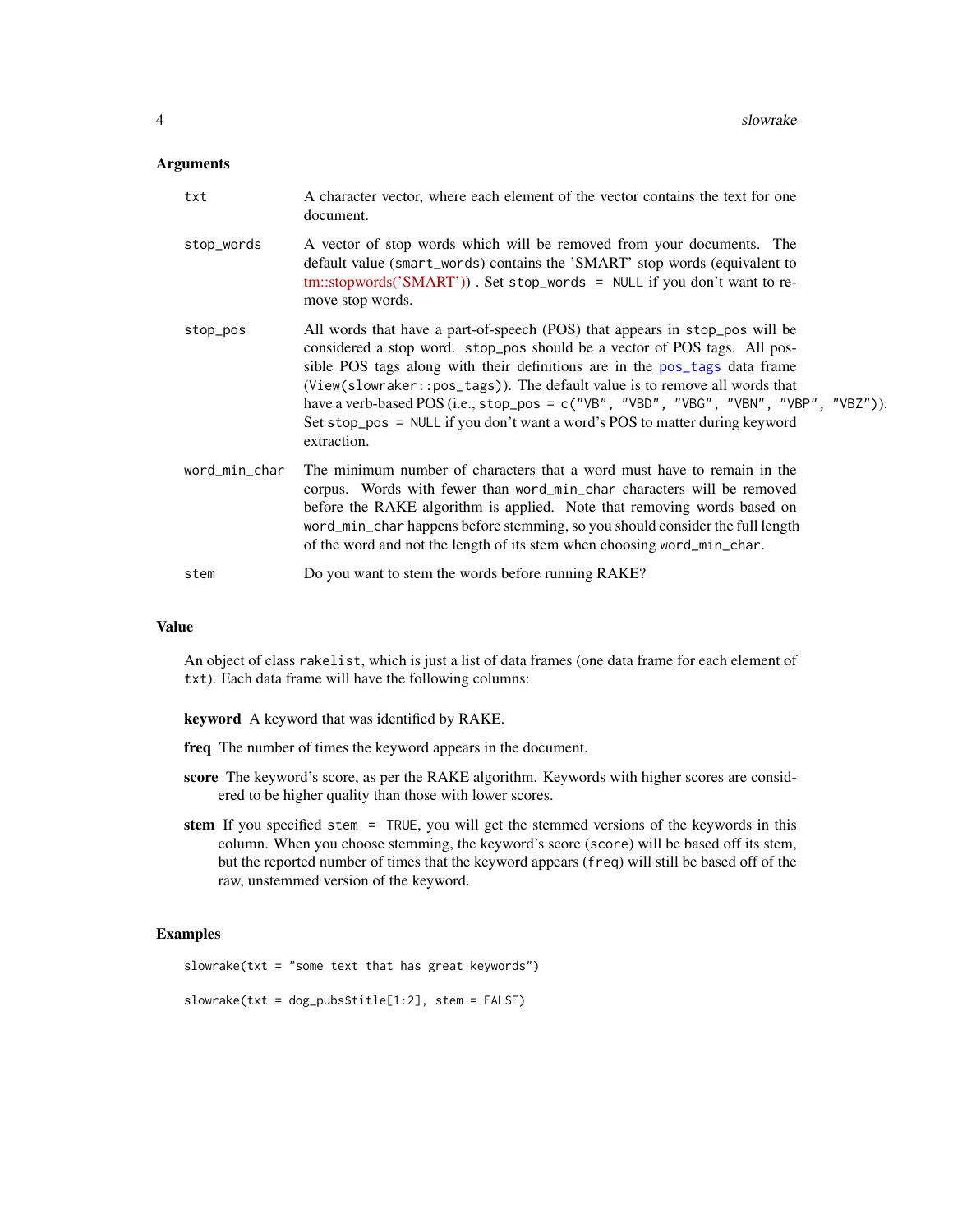<span id="page-4-0"></span>

#### Description

A vector containing the SMART information retrieval system stop words. See [tm::stopwords\('SMART'\)](https://rdrr.io/rforge/tm/man/stopwords.html) for more details.

#### Usage

smart\_words

#### Format

An object of class character of length 571.